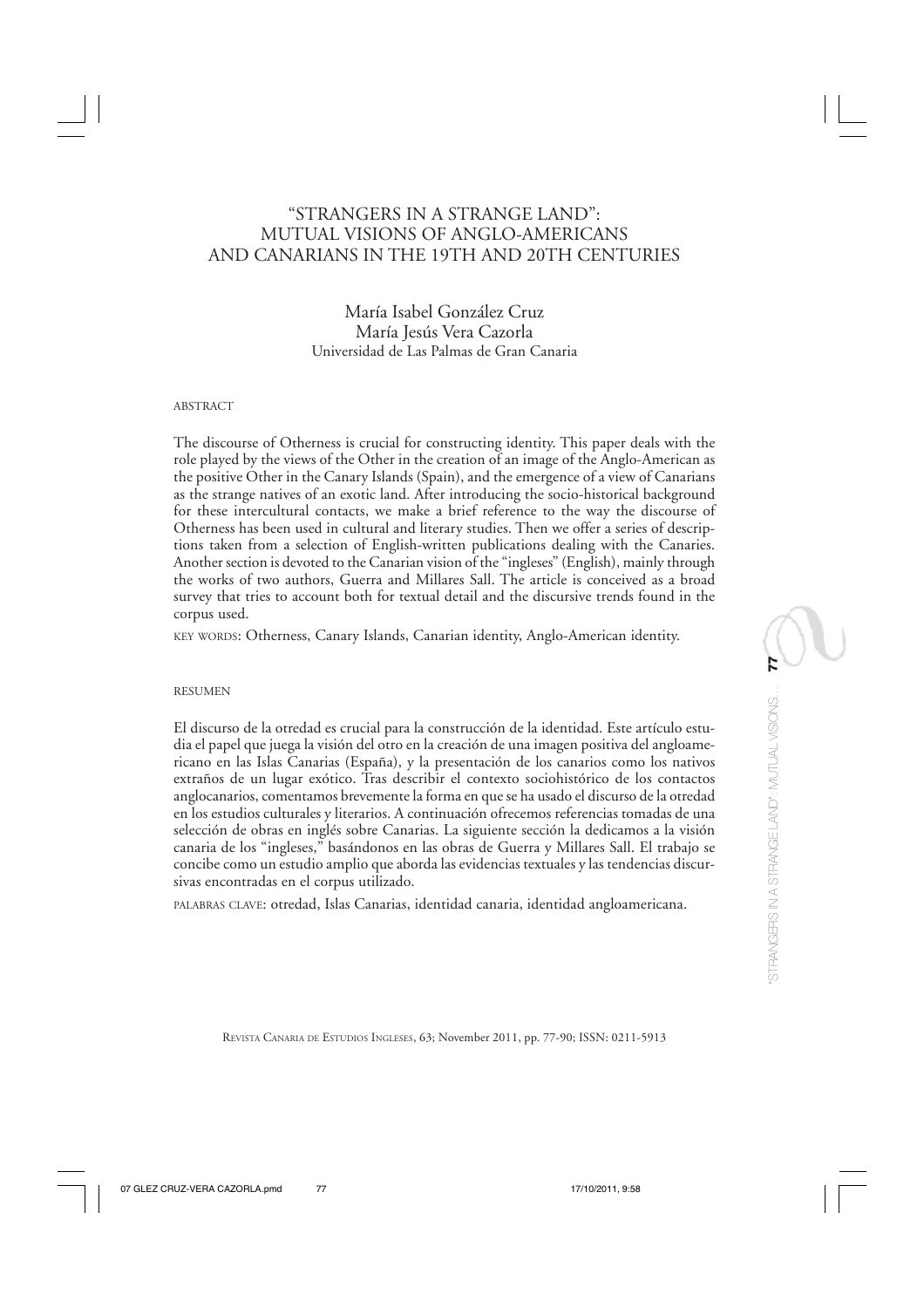### 1. INTRODUCTION

Scholarly debates on alterity and otherness, difference, identity and subjectivity have long been taking place within comparative literary theory, comparative literary criticism, and cultural, colonial and postcolonial studies in a variety of languages and cultural contexts (McClintock; Pratt; Said; Young). The Canaries offer a suitable scenario for this type of studies, since foreigners have always been present throughout its history. Among our foreign visitors, those with Anglo-American origin have played an important role. Their customs, investments, architectural notions, speech... have influenced the islands, in general, and contributed to the building of Canarian identity.

After incorporating into the Crown of Castile in 1496, the archipelago soon became a point of socio-cultural and linguistic contact due to its strategic position half way along the maritime commercial Atlantic routes. Despite the islands' dependence on mainland Spain, close commercial links with the Anglo-Saxon world were always strong. Earlier contacts can be traced back to 1519, with the wine trade established between the islanders and English merchants from Bristol. Yet it was after 1880 when a numerous British colony settled in the islands, particularly in the islands of Gran Canaria and Tenerife, two very convenient ports on the routes to West Africa.

The British colony residing here played a significant role in the development of the Canarian economy, and also had a great impact at the socio-cultural and even the linguistic levels. Their initiative resulted in the increase in commerce and the beginning of two essential industries, the export of bananas, tomatoes and potatoes, and tourism, which are still our main economic resources. Besides, the British exerted a great influence on the islanders and many customs and words were adopted, since both groups participated in numerous socio-cultural, sport and charitable activities (González Cruz, *Convivencia* 401-515).

This favoured the image of the British as the prestigious makers of the islands' progress as well as the reference to them as the "ingleses" (meaning "the tourists and residents coming from English-speaking countries") in our folk songs and stories. How these two communities see each other is the main topic of this paper, which is structured as follows. After introducing the article's aims and the context surrounding the Anglo-Canarian contacts throughout history, section 2 outlines some relevant points in the discourses of the Other. Section 3 offers the vision several British and American writers from the 19th and 20th centuries gave of Canarian people. Our concern in section 4 is with the image of the "ingleses" in two popular literary works by two 20th-century Canarian authors. Finally, the paper offers some conclusions about these views of the Other and proposes further work on the validity of these visions for the present.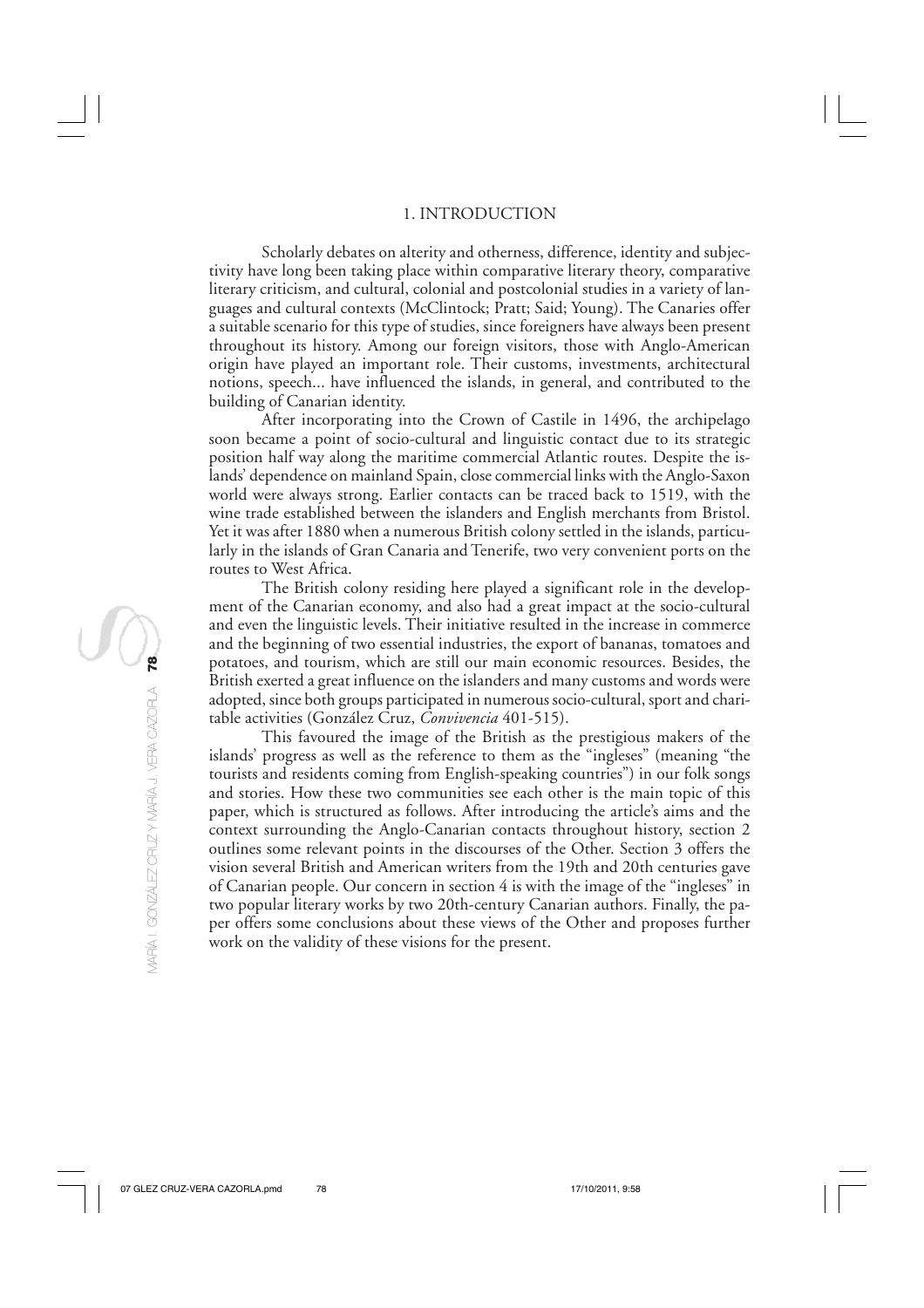### 2. ON THE DISCOURSES OF OTHERNESS

Otherness has become a very prominent concern in contemporary thought. There is a long and very productive tradition within cultural studies dealing with the antinomy "we / the Others." As Voesterman remarks, discourse on the Otherness of people is based on the contrast alterity/identity, where identity is defined as "the affirmation of who we are by contrasting nearly every element of our way of life with that of others" (221). In Corbey and Leerssen's words, "the circumscription of cultural identity proceeds by silhouetting it against a contrastive background of Otherness" (vi). These terms, identity and Otherness, often have to do with cultures and are so closely intertwined that one does not go without the other.

The questions "Who are we?" "Who are the Others?" have been posed from different perspectives in an attempt to define those identities that tend to be considered as the norm, and those that are viewed as marginal. In connection with this, we must take into account something obvious that is usually forgotten, as Santaolalla notes: the fact that we all belong to some socio-cultural or ethnic group (11). However, the hegemony traditionally exerted by the white ethnic groups has resulted in a sort of generalised recognition of the whites—particularly of the Anglosaxon group—as the unmarked, neutral or invisible identity, whereas other variously "coloured" identities have undergone a process of categorization and stereotyping. In this sense, Weisz highlights the importance of the exotic subject in literature. It is a literary figure of Otherness, often marked by a token of the strange, the unknown, sometimes being a dangerous character, and Others becoming the source of some mysterious attraction (11).

On the other hand, culture may be viewed as a field of concrete practices which embody and perform differences. These cultural practices go unnoticed by the people who live within a particular cultural framework. It is only when a group's behaviour is seen from the perspective of outsiders that the remarkable features of that particular culture are identified. This is precisely what happens in travel writing, which involves the authors' encountering other cultures and clarifying, explaining and justifying those new realities. In those intercultural encounters one inevitably tends to assess Others' merits and faults by contrasting them with those of our own (González Cruz and González de la Rosa 45-6). Besides, the writers' attitudes, beliefs, values and ideas are greatly influenced by the culture in which they live or travel. As Mills states, "far from being 'objective' descriptions of the way the nation is, these descriptions are largely determined by the socio-historical context within which they are written" (86). Thus, we share her view that travel writing is an "implicit quest for anomaly," as if the travel writer were searching for something as strange to describe. And yet, [...] this is only because in describing the anomaly the writer is affirming the societal norms of England [...]. One of the striking features in all the descriptions of other countries is that objects are presented only in terms of their *difference* to objects in Britain. And this difference is portrayed as "strange" (89).

When considering Otherness, Petersoo proposes a typology of Others, based on two dyads: external versus internal and negative versus positive, resulting in four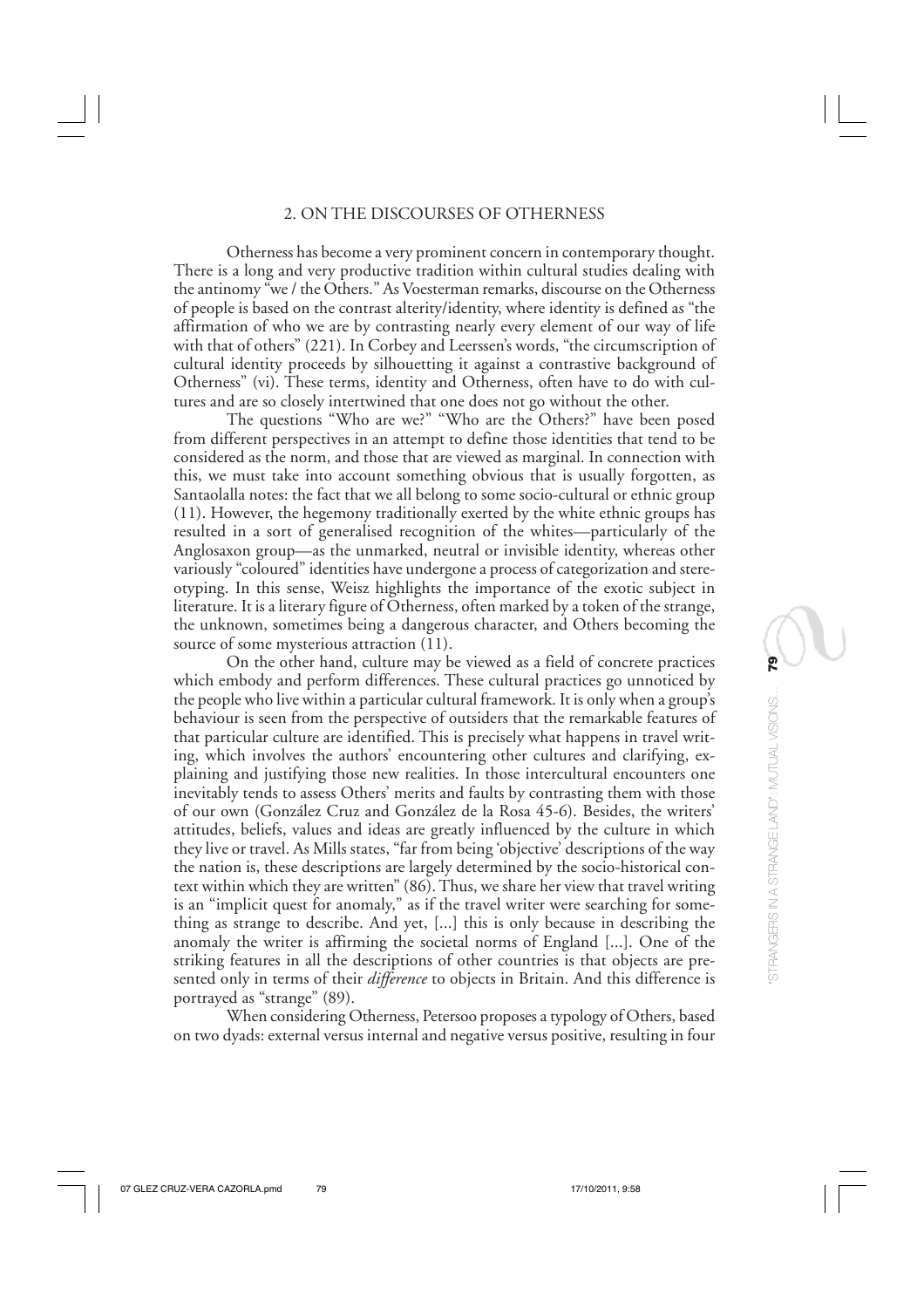ideal types of Others: internal positive Other, internal negative Other, external positive Other and external negative Other (120). Although the accuracy of Petersoo's typology might be questioned by some authors who have posed its limitations, in general, it can be said that in the Canaries it could be applied rather unproblematically. Thus, while there is not much textual evidence about it, Spaniards can intuitively be considered as the internal negative Other (with their aquiline noses, fricative sounds and superiority pretentiousness, as depicted in many folk stories and songs), whereas the Englishmen are the external positive, despite the existence of some ambivalent views. They could be cheated or laughed at, yet there is admiration and gratitude for this group of outsiders in the islands.

These ideas shape our analysis of the Anglo-American view of Canarians, based on the travel writings commented in section 3 below. They aim at proving that the natives "share widely a set of relatively stable traits of physique and personality, patterns of behaviour and attitudes" (Altenbernd 9). Despite their criticisms, which by no means imply hostile distrust and denigration, we can find admiration for their hospitality, content and simplicity of life, and other universally positive virtues.

For the Canarians' view of the "ingleses" in section 4, we resort to two humorous books whose authors are still very popular in the islands. In both works, but especially in the case of Guerra's stories, humour is used as a device for the construction of Otherness, humanizing the other, bestowing upon him qualities that personalize him. He is no longer a stereotype, but an individual who has his own reasons to behave in a certain way. On the other hand, when characterizing the Other in a humorous ironical way, these writers obviously make fun of the features and habits of the "ingleses," but somehow this can often be interpreted as a sublimated form of embarrassed envy for what their own group lacks.

# 3. THE ANGLO-AMERICAN VISION OF THE ISLANDERS

There is actually a copious literature on the Canaries written mostly by British, but also some American authors. This bibliography, compiling more than 300 titles since 1583 till the present, constitutes an invaluable legacy which reveals the enormous interest this place has aroused throughout history (González Cruz, *Notas*). Tourist guides and travel accounts show the enormous capacity of observation of their authors. Eager to learn everything about the islanders and their customs, they gave detailed descriptions of almost anything that caught their attention: little wonder that Robertson referred to them as the impertinent, inquisitive visiting-writers.

Although these books include considerable criticism, in many of them the reader can also feel the authors' love and care for the islands. This is the case of Stone, who in the preface to her book admits that "in all I have written, whether it be of virtues or failings, I have been imbued throughout by a kindly feeling towards the inhabitants and a love towards their happy land, the beautiful isles of the Blest"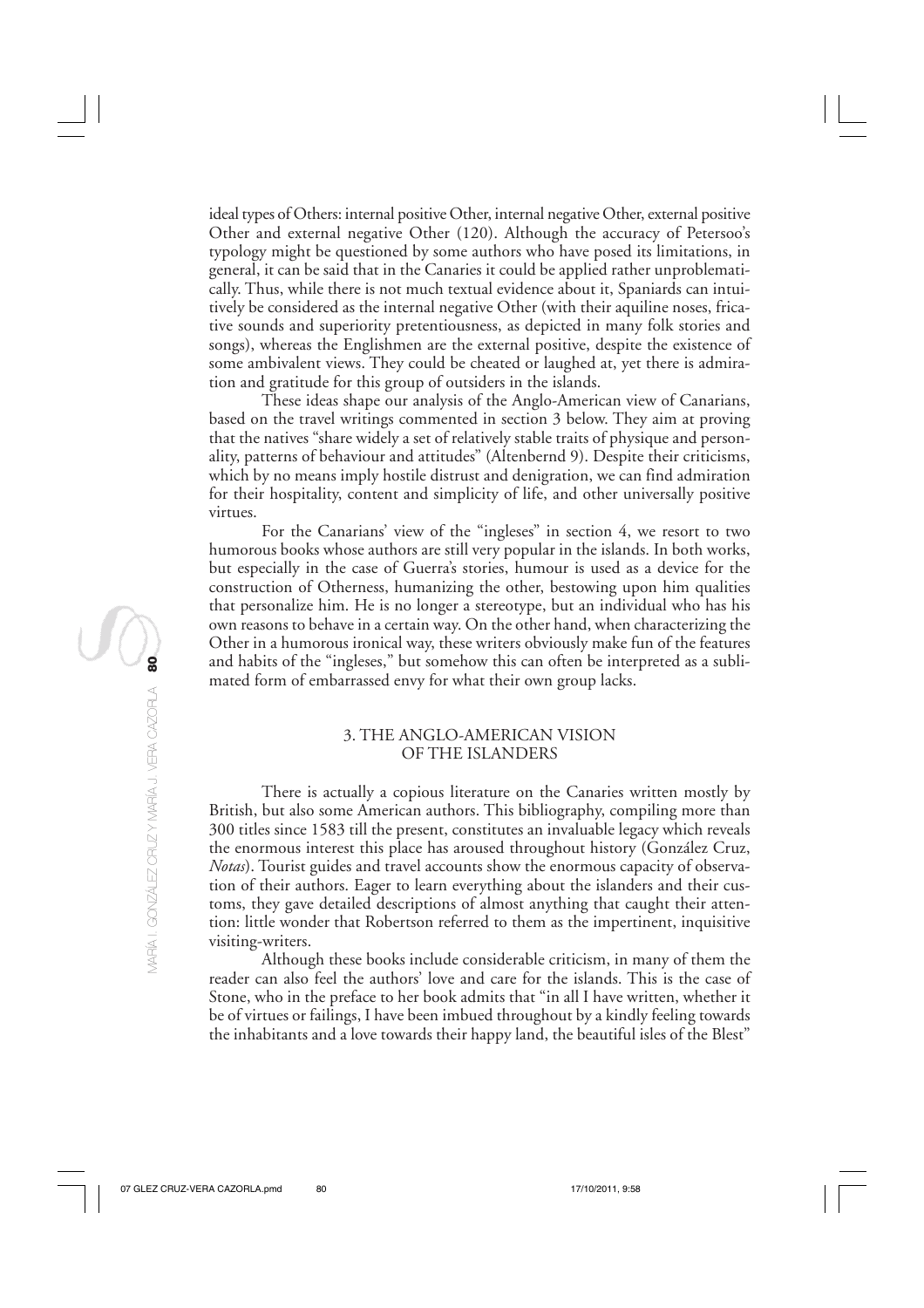(x). Likewise, when recounting the various episodes of the Castilian conquest of the islands, she expresses her feelings of admiration for the "Guanches," the ancient inhabitants, because of the "noble sentiments of valour and generosity" they showed in their behaviour, always treating their Spanish prisoners "according to their usual custom, with gentleness and humanity," even when their invaders had so often "proved perfidious" (Stone 14-18).

When describing daily life in the islands in those days, there is something that catches everyone's attention about the place: it is the quietness and the peaceful character of the inhabitants and, particularly, the way they enjoy their lives "in a far better manner than do the people in our hives of industry. They have more playtime [...]. The entire population is inclined for revelry" (Whitford 19). This is justified—Latimer argued—because of the influence of the weather, since as in all warm climates, Canarians almost lived out of doors (146). Similarly, Lee observes how character is largely governed by climate, which explains why the visitor to the Canaries "must not expect to find energy a feature of their inhabitants" (17). In fact, as Brown states, "the climate not only makes the wants fewer, but acts with a sedative effect all round" (c4). In this respect, Murray admitted that "one thing may fairly be said in favour" of the rather gloomy and uninteresting capital of Grand Canary: "Its inhabitants are exceedingly kind and agreeable to strangers" (171). Another item in her list of tropical pleasures is "that of being thoroughly idle." But the pleasure derived from this idleness was very relative, and some tourists found it rather irritating. This was D'Este's view about the typical slowness of the native Canarians, which was nothing but exasperating  $(223)$ .

Most writers seem to agree with Lee, who notes that "indolence is here nature's first law: *dolce far niente* the aim of life" (17). Likewise, Stone states: "there is a general indolence among the peasants, added to a certain amount of stupidity, which prevents any innovations. A great deal of the stupidity must of course be attributed to an entire want of education" (152). It seems that this want of education together with a strong religious fanaticism pervaded both the mentality and the customs of native Canarians at that time: They were slow to receive an impression and still slower to risk any money by acting on an idea. Partly because of the islanders' apathy and partly because of the caution or jealousy of the Spanish Government, little had been done to develop industries related to fishery or the extraction of oil, which might have been carried on at a profit (Brown d31-d32). This indolence and apathy also implied carelessness for the island's natural and historic patrimony and therefore resulted in many cases in the total or partial destruction of places such as the Painted Cave in Gáldar or the Guanche Cemetery in La Isleta, as Stone denounced (184-89).

However, apart from these negative effects, the warm climate also seemed to have a positive side: it produced content, satisfaction and gave a certain *joie de vivre,* which made Canarians quite peaceable and "sober." Regarding this, Lee notes:

As for licensing laws, they do not exist, for the very excellent reason that they are not wanted. The wine shops are opened and closed at the sweet will of their proprietors. [...]. The "drink problem" solves itself. An English resident in Las Palmas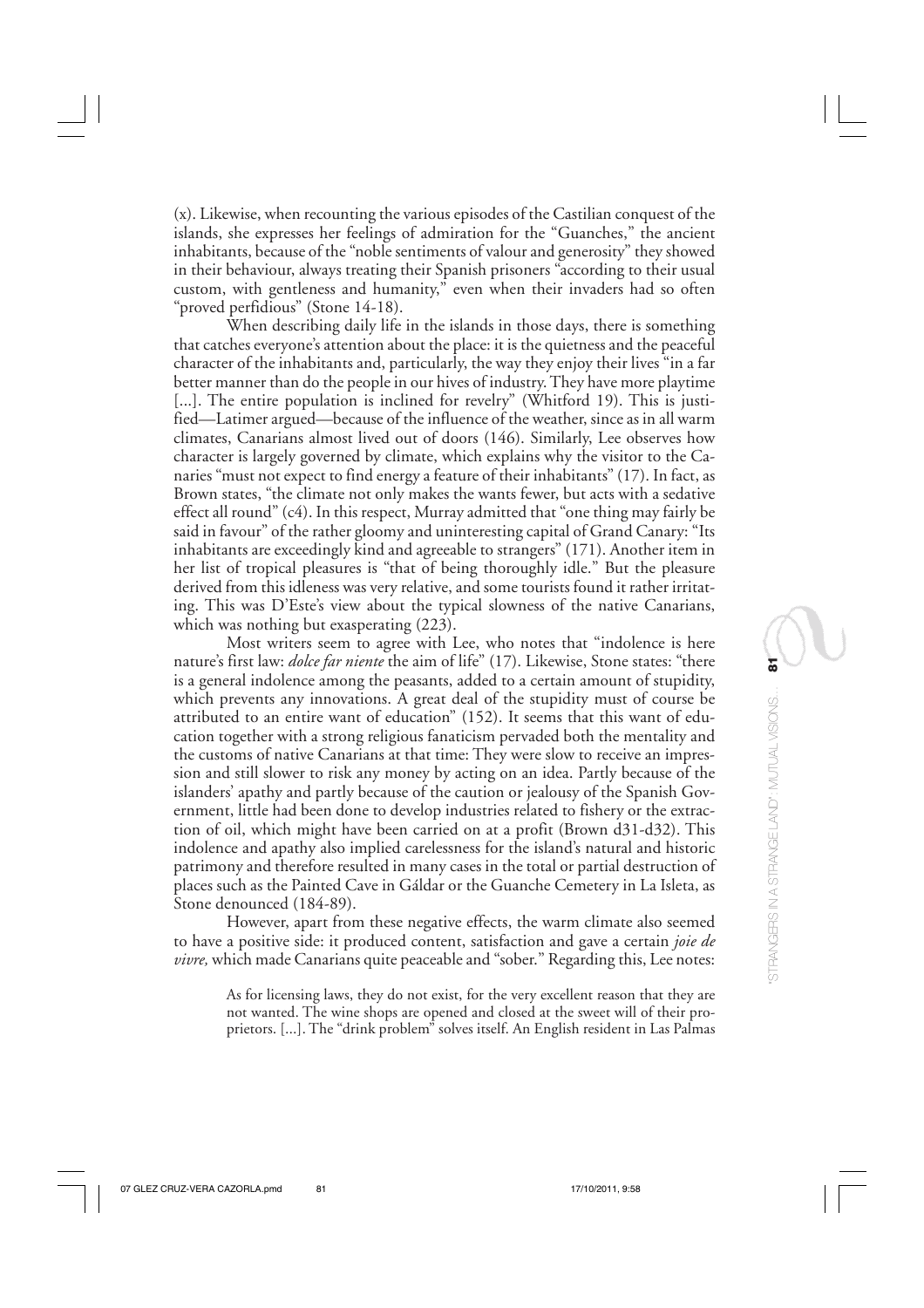recently declared that in three years he had seen only one drunken man, and he *proh pudor*!*—*was a compatriot. (25)

This absence of intoxication, Lee comments, has its corollary in the paucity of crime, since brutality "such as is familiar to us at home" is here unheard of. In those days crime seemed to be unknown in the islands, which also provoked a kind of problem for the Canarian police force, as long as the sturdy guardians of the peace [...] have little occupation beyond passing the time of day with the inhabitants and begging the favour of a light for their cigarettes. For the sake of the police, a little crime is rather to be desired. It would sharpen them up. (25-26)

In Whitford's opinion, "everybody, old and young, is bent upon amusement" (19). This might explain something that—as Latimer noted—takes but a short time to discover: "it is more acceptable to the Spanish mind to put off for tomorrow rather than do today." For this reason, she adds, "Mañana-tomorrow has become an appreciated joke among our countrymen" (135). Likewise, Stone stated: "Spaniards are great talkers. If they did more and said less, there would be more chance for the speedy advancement of the islands" (173).

Despite these minor faults, most authors agree that Canarians are remarkably "courteous, hospitable and kind to strangers" (Murray 194). In fact, as Whitford put it: "the high Castilian code of good manners exists in the Canary Islands. Indeed, from the most exalted dignity of the Church to the lowliest beggar of the caves, politeness prevails towards all strangers" (20). While accepting this, it must also be borne in mind that beneath this generalised kindness of the population there was "much ignorance, superstition, and prejudice to combat here" as Barker (13) found in his visit to the Archipelago in 1889. Small wonder, if we just take into account the high percentage of illiteracy among the islanders. In fact, schooling was not compulsory and "there is little or no acquired taste for reading or literature of a higher standard. Typical detail: one will search in vain through the Town for a bookseller" (Foreign Official 81-2). In this respect, Frances Latimer ironically comments: "Spectacles, or glasses of any kind, are not in much requisition among the islanders, who mayhap do not injure their eyes with close study or literary labours" (215).

Throughout the 20th century, the breaking of the two world wars put a curb on the massive influx of visitors but the tourist industry continued developing with one new feature: thanks to the increasing power of the cinema, American tourists started to visit the islands, and several publications dealing with the Archipelago appeared in New York. They were mostly travel books but also fiction. Due to lack of space, we will just comment briefly on three of them.

One is Cronin's novel, where the characters complain about the people or the place. Thus, we read that Corcoran "deplored the indolence of the natives" (93). Talking about Canarians, another character states: "'Tis the business instinct. If ye don't watch out, they'd swindle ye hollow" (94). In reference to Tenerife, another protagonist says: "This place is a sink. Choked and festerin' with black godless ignorance" (146). Somewhere else we read: "You know, most folks think we're a primitive society here. Nothing of the sort. We have every amenity. It's the most charmingly delightful spot you could imagine... Everybody has a good time here" (106).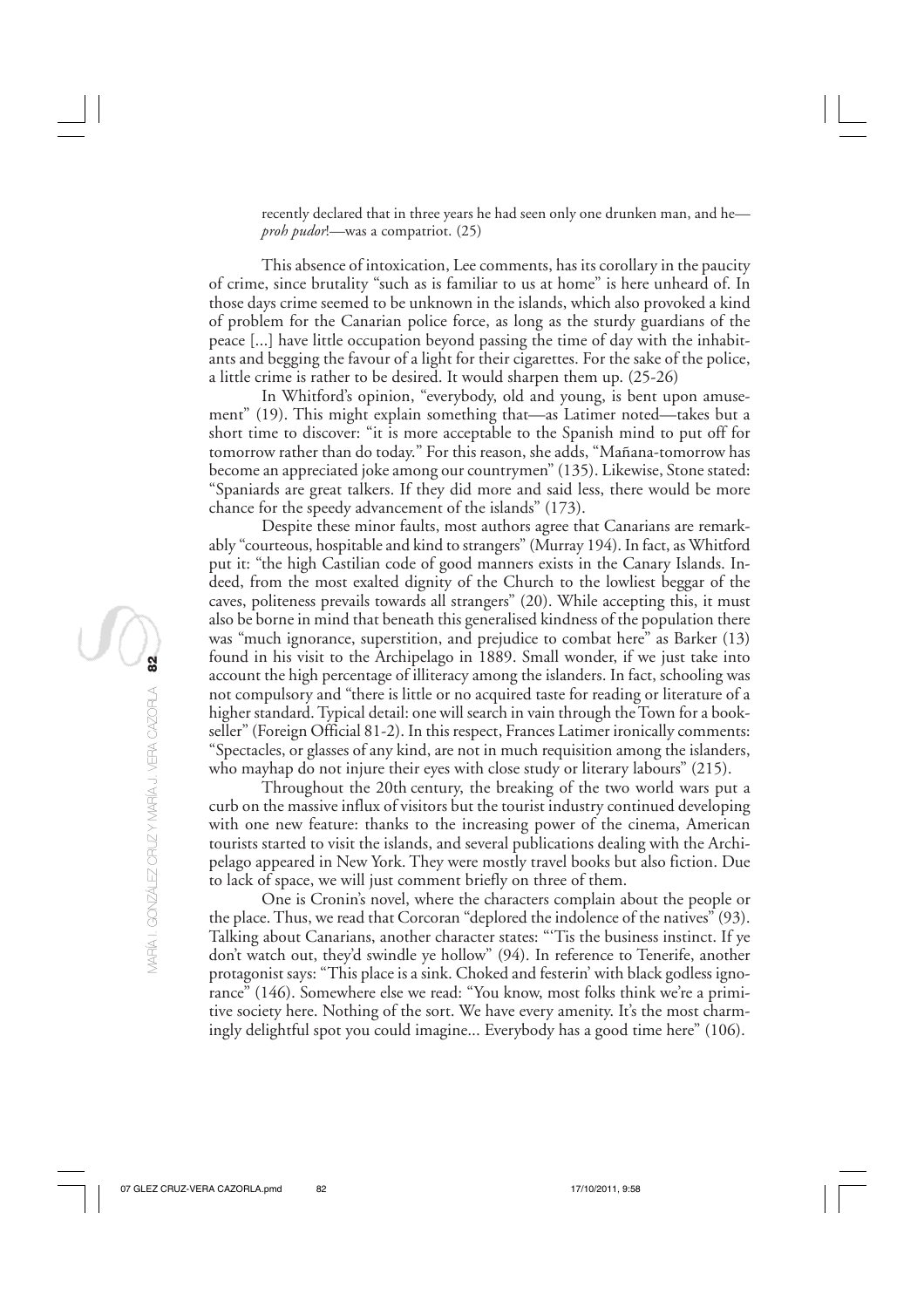Likewise, prolific writer Paul Eldridge offers a collection of 25 stories inspired on the islands and their people. A master storyteller, Eldridge presents the Canarios as: "wise and naïve, kindly and cruel, delightful and exasperating." He launched a fierce attack on the various aspects of their behaviour that he finds unfair, so that the stories manage to give a completely demystified vision of life in the islands. "The Islanders"—he wrote—are "suffering from a perpetual sense of inferiority vis-à-vis the Anglo-Saxons" (85). One of his Canarian characters said: "we are *malos*—bad—*malos*. But only toward one another. Toward the foreigners we are all butter and honey. We smile and bow and scrape, and they say—the Canarios are angels. But toward our own we are" (64). In another tale, another Canarian character meditates: "he, too, rejected the poor and fawned upon the rich. Was this a disease prevalent only among the Canarios, as the Canarios who were contemptuous of one another believed, or a universal epidemic?" (82).

In some of the tales we can identify Eldridge as both the narrator and main character who ironically states:

Oh, how I loved this oasis in the vast desert of the Atlantic—everything about it, its beauty, its even climate, its legends. (...) I even loved the Island's inconveniences, its insularity, its backwardness. And its people, too, I loved, despite their unreliability, their congenital lying, their infantile moodiness. (98)

More negative comments can be found throughout the text, mainly in the characters' lips, such as: "You are a flatterer, like all Canarios" (308), or "we Canarios haven't any initiative [...]. We drag our loads like mules and oxen and go wherever we are driven" (63). Notwithstanding, we must make it clear that the author's intention and attitude are not negative at all. Rather, his aim is to prove how the islands were far from being a paradise for their inhabitants: As soon as "Ferdinand and Isabella of Castile and Aragon established their permanent sovereignty over all the Canaries, the Fortunate Isles found their name a jest and a mockery" (12).

Finally, American publicist and military Walter recounts his family's process of adjustment to life in Gran Canaria, where they had run off "for a change of pace" (17). It is only natural that the Walters of Angostura Valley would be somewhat different from the Walters of Haddonfield, New Jersey. Just after renting a villa, Walter writes, "gradually—very gradually—we began getting deliciously *bananafied*," a local term since in his opinion "Grand Canary is home base for the bananafied," meaning that for Canarians "life is simple, relaxed and serene—quite free of ulcers, hypertension, overtime, shock treatments, rest cures and five o'clock martinis." He notes how "the banana plant, and therefore the bananafied human being, is NOT lazy. He just doesn't crowd his capacity"(97-98).

The third part of the book, titled "Getting bananafied," describes the Walters' process of adaptation to life in the island and the contrasts between Americans and Canarians:

While the American flees to the suburbs, the Canario villager—having no car embraces the sociable congestion of the town. Even our eager search for sunshine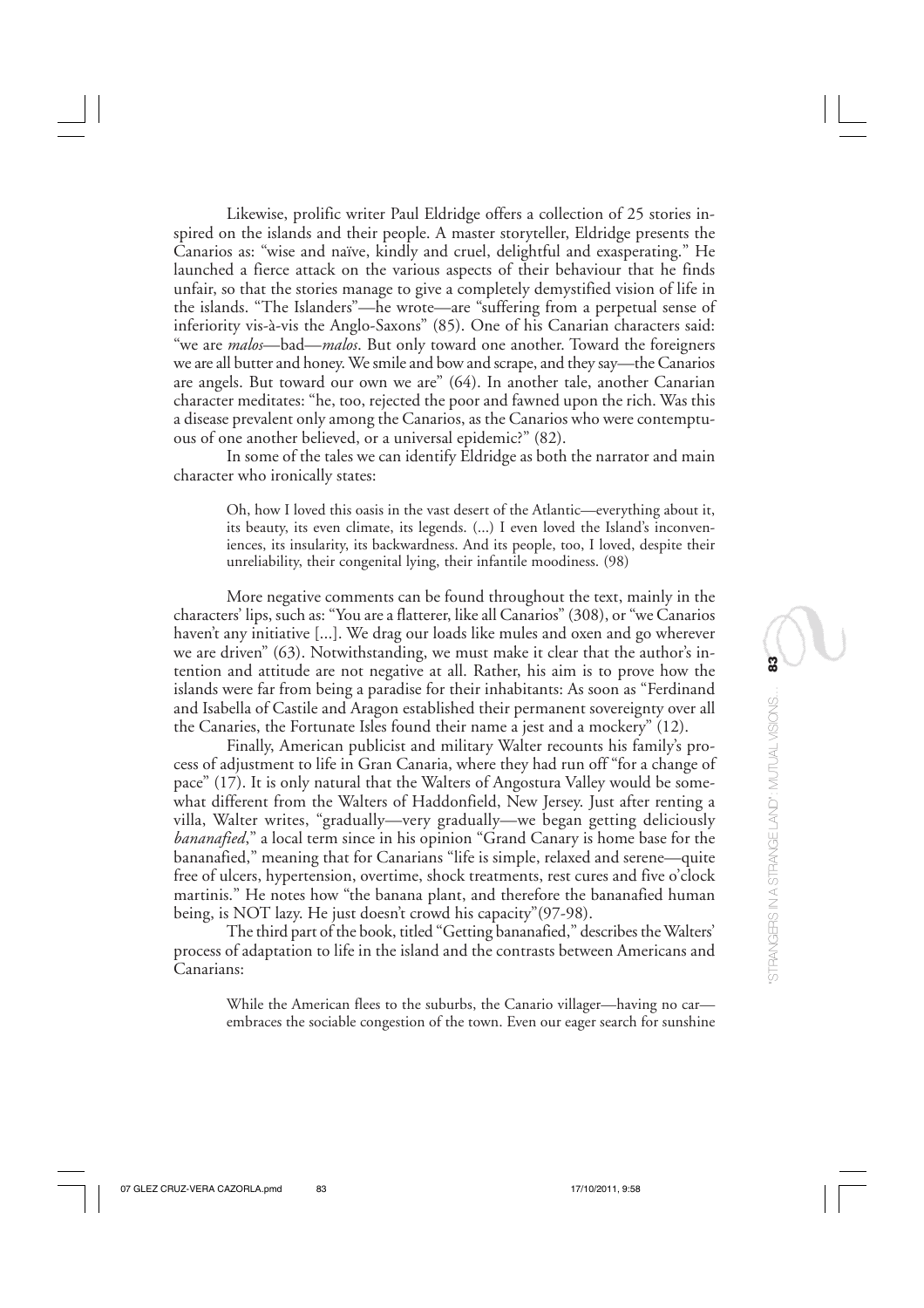[...] was greeted with quite incomprehension. The sun here—though never intense—was considered something to avoid. (95)

Walter underlines "the friendliness and serene good nature of the valley people" which made them relax more and more, so much so that they didn't bother to lock their door, as they "trusted all who worked within" (148). They soon realised how "today's Canarios are a people apart from the visitors from peninsular Spain. They are a happy blend of the serenity, industriousness and trustful directness of the Guanches with the dignity, independence, chivalry and hospitality of the Spanish" (114).

In his final evaluation of the meaning of their Canarian adventure, Walter writes:

The Canarios showed us how to live useful lives without strain. They do not pretend to be something they aren't. They are morally honest–honest with themselves, their families, their friends. [...] Canarios generally are not preoccupied with perfection in the things they make or service they perform. They are industrious without being exacting. [...] It's all part, I suppose, of being bananafied, acting oneself, not crowding one's capacity and living a long contented life. (238-39)

In short, these texts prove the interest the visitors had in the Others, the native Canarians; but this interest is mutual, as we will see below. In Isaac Latimer's words, "[Spaniards] are as interested in looking at a native Briton as the native Briton is interested in seeing them" (60); likewise, his daughter Frances notes Canarians "are quite as desirous of making acquaintance with our ways as we with theirs" (161).

## 4. CANARIANS' VIEW OF ENGLISHNESS

As stated above, foreigners soon became part of the folklore of the islands and their presence was felt in many spheres, including literature. There are many instances of the Other in Canarian writings, like those of Quesada's and Morales', two modernist Canarian authors, who made wide reference to the British presence in the islands, both as tourists and permanent residents, representing progress and welfare, but also being partly criticized for their apparent colonial exploitation.

Our study of the image the "English" have in the Canaries will focus on two humorous books, those by Guerra and Millares Sall, this latter also known as Cho-Juáa. Set in the decades after the Spanish Civil War, both works reflect the hardships Canarians had to endure at the time. Nevertheless, the use of humour as a cohesive identity instrument is a key element in these works. As Ziv states:

A cohesive group provides its members with defence from external forces. What is humor's contribution to group cohesiveness? In the model presented by Martineau (1972) for the social functions of humor, he emphasizes the tasks of humor as raising the morale of group members and as strengthening ties between them. He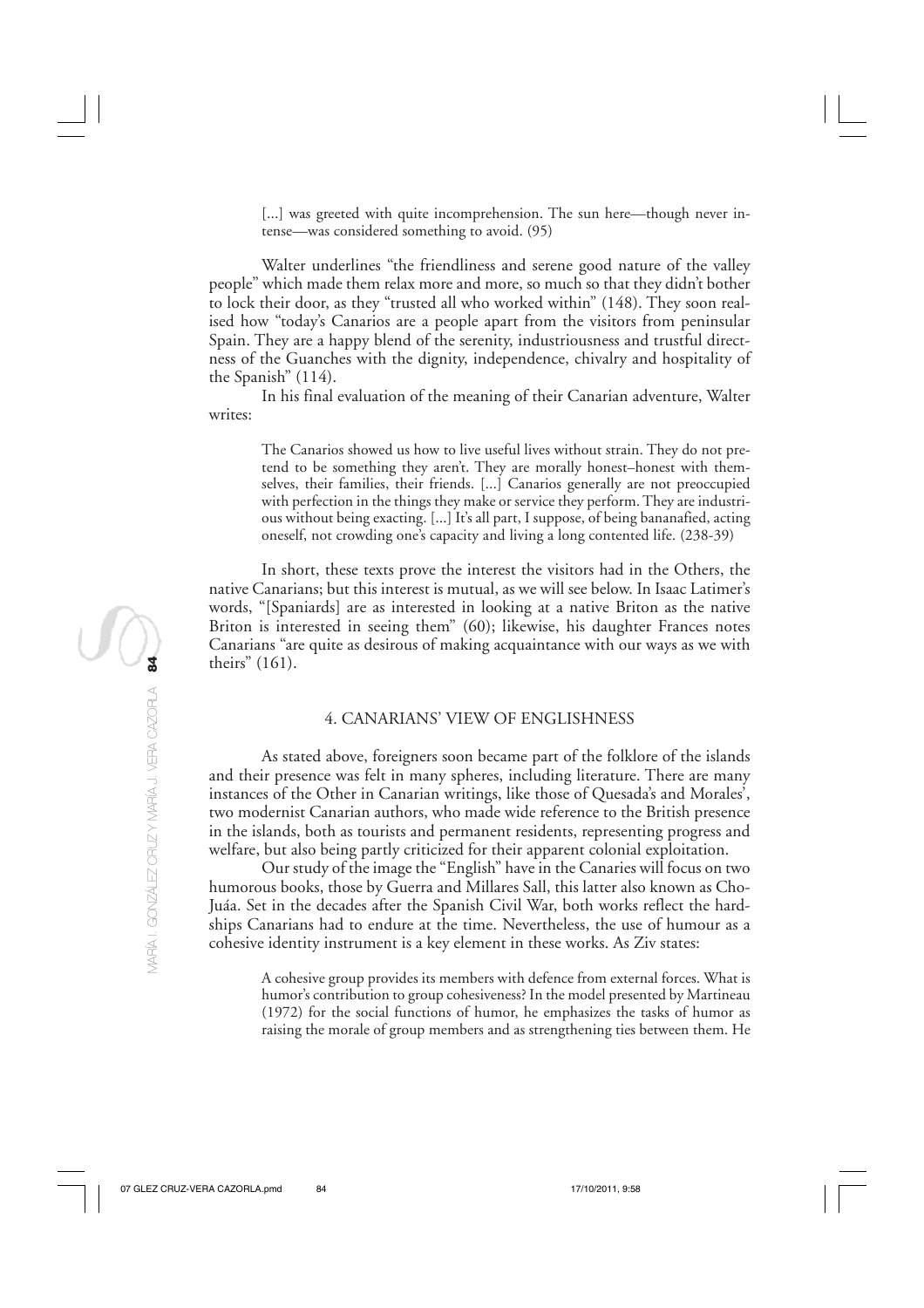also notes that humor contributes to the maintenance of consensus within the group and narrows the social distances between its members. (32)

Similarly, Triandafyllidou notes the Other "serves in overcoming the crisis because it unites the people in front of a common enemy, it reminds them 'who they are' and emphasizes that 'we are different and unique'" (Petersoo 119).

The beauty and humour of the books rely mostly on the language and the tone used, and the way they illustrate the typical Canarian cunning. As we will see in the extracts below, language is a vital tool to create humour and to distinguish the native from the stranger. Likewise, the language of the Others is an important device to identify them, since these authors imitated the sounds and expressions used by our visitors when trying to communicate with Canarian people. Guerra is especially brilliant at reproducing the attempts of many Englishmen to speak Spanish: their difficulties in pronouncing the "r" or the "j" sounds, their changing the gender of certain Spanish nouns, the verb tenses and forms, among other typical problems.

It is difficult to translate humour, especially when it lies mostly in form and, although meanings can be paraphrased, the vocabulary and expressions are lost. Besides, many of the words and expressions used in the two books are also, regrettably, disappearing in the current Spanish of the islands. The media, the national education system in the 1960s and 1970s with teachers from mainland Spain correcting pronunciation and vocabulary, and the lack of prestige of the Canarian dialect have contributed to this fact. It seems characters like Pepe Monagas and Cho-Juáa appeared as a reaction to this situation.

According to González, Cho-Juáa, the main character of *Humor Isleño*, became in the 1960s the symbol of cultural resistance against a world that, with the appearance of television and massive tourism, as well as with the invasion of work force from mainland Spain, was beginning to disappear (430-1). The same could be said of Monagas, who is still considered the quintessence of Canarian identity, the down-to-earth country bumpkin.

Interestingly, Cho-Juáa is also the nickname of the author, Millares Sall, who illustrated *Los cuentos*. When drawing some of their scenes, he used a cartoon very similar to his own Cho-Juáa to depict Pepe Monagas, with the subsequent consequence that for many Canarians Monagas and Cho-Juáa share the same physical appearance: a tall strong man with a belly, who wears a white shirt, black trousers, the typical Canarian hat and a black sash where anyone could see the typical "naife" (from 'knife').

Published between 1976 and 1978, *Los cuentos* is a series of short stories, normally with no real beginning or end. The protagonist is a 20th-century picaresque character, who in post-Spanish civil war times does whatever he can to provide for his family. Not famous for his love of work, many Canarians know his aphorism "Todo aquel que trabaja es porque no sirve pa otra cosa" ("Anyone who works is because he is no good for other things"). He sometimes works as a touristguide, a folk healer, a carriage driver, among other jobs. In some stories, he undertakes little assignments, usually legal, to get some money. Thus, he is seen painting a house, training the parrot of a cathedral canon to sing "Retosna vinchitore," sell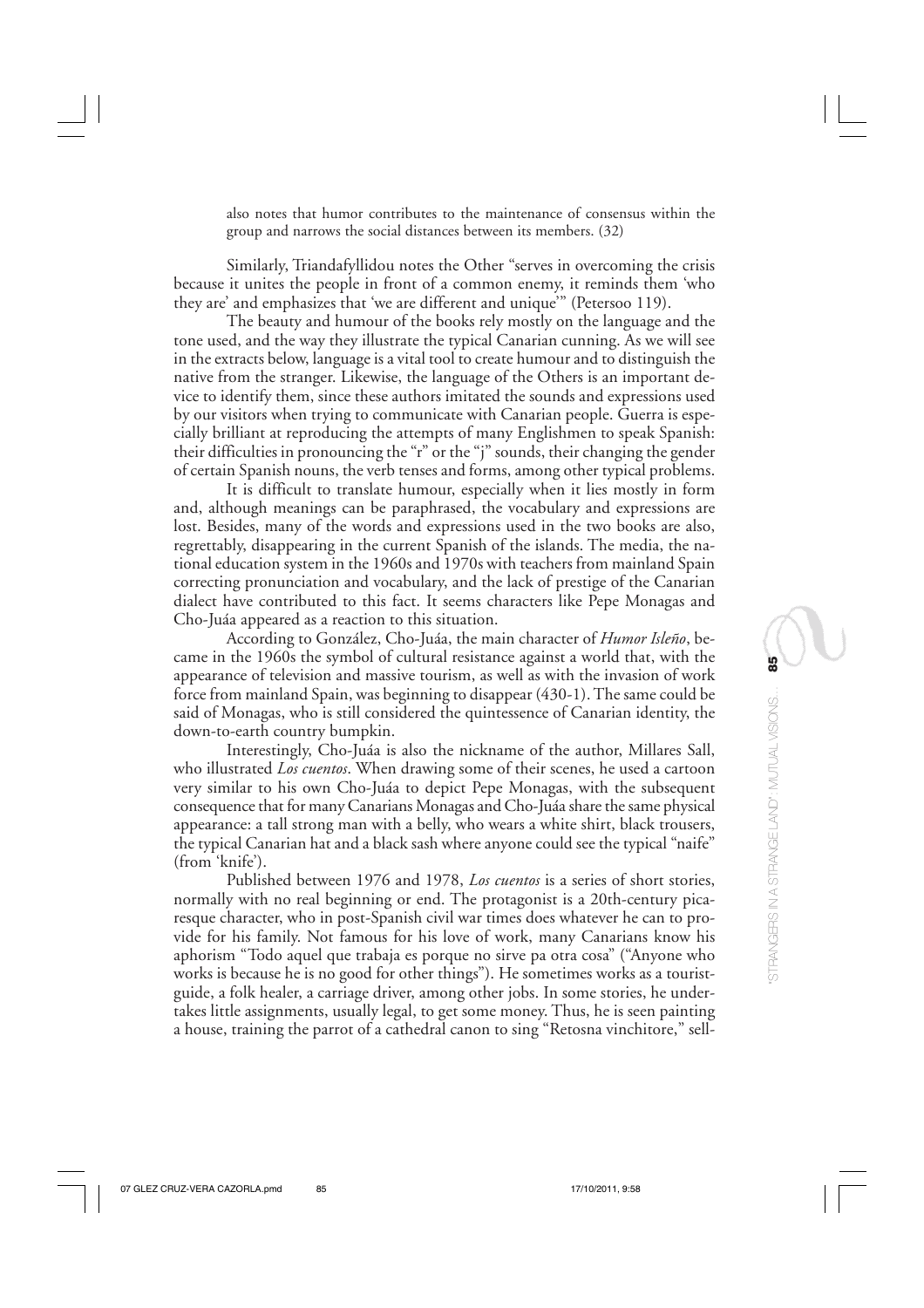ing brooms he had "borrowed" from a nearby stall. His neighbours call him for help or as a mediator, but especially when there is a party.

In his research on graphic humour in the islands, González states that tourism contributed with a new character, who is generally identified with the British tourist, known as "mister" or "choni" (a popular derivation from the diminutive Johnny)" (445). In fact, foreigners appear in some of Monagas's stories and Cho-Juáa's cartoons. Foreigners are basically the "English," although Guerra distinguishes between English residents and tourists, both groups united as an endless source of money. Opposite to all these outsiders, Pepe Monagas represents the shrewd common Canarian man, some kind of a country bumpkin: witty, mischievous, funny, with a mixture of admiration and greed in his attitude towards the English (Vera Cazorla, "Todo" 265-80).

There are four stories with an English character involved in a funny situation or joke in *Los cuentos.* Their speech is transcribed exactly as it sounds and the image they project is far from negative (Vera Cazorla, "Visión" 311-26). They are the following:

- 1. "When Pepe Monagas thrashed some *chones* who were boasting,"
- 2. "When Pepe Monagas did not please a tourist,"
- 3. "When an Englishman took revenge on Pepe Monagas,"
- 4. "When Pepe Monagas unblocked the *vate colose* of an Englishman on a Carnival Monday."

In the first story, Pepe is showing the city to a group of sailors. Half of them are British and the other half American, but they are all "chones." For hours Pepe takes them to different parts of the city, when an Englishman said that the population of Las Palmas could fit in a London park, or that the statement that San Antonio was the church where Columbus prayed before leaving on his trip to America was a lie and some other comments. While Pepe kept quiet, an American began to talk about New York and said in a difficult Spanish:

Nousogtros en Ameggica tenegmos a unos siroujanos especialesss... A oun solgdado delg Pacífico le llevó ouna bala de canión una piegnna entegra. Oun cirougano amegicano le opuso ouna mecánica y ahoga es el mejor cogedor del moundo. ¡Ooooh! (We Americans have special surgeons. When a cannon ball tore off a soldier's leg, an American surgeon gave him an artificial one and now he is the best runner in the world. Oooh!)

The Englishman replied:

Ouug, señoggg! Eso nou es nagda. En Inglategra oun mégico inglés pouso a oun soldado ingless que él había pegdido aun brazo enentegro oun brazo mecágnico. Y él volgvió a hasegrr sus cosas togdas del bragso. Y hoy él es el megorr vioulinisgta del moundo... (Oh, sir! That is nothing. An English doctor gave an artificial arm to an English soldier who had lost his. And he went as before. Now he is the best violinist in the world...)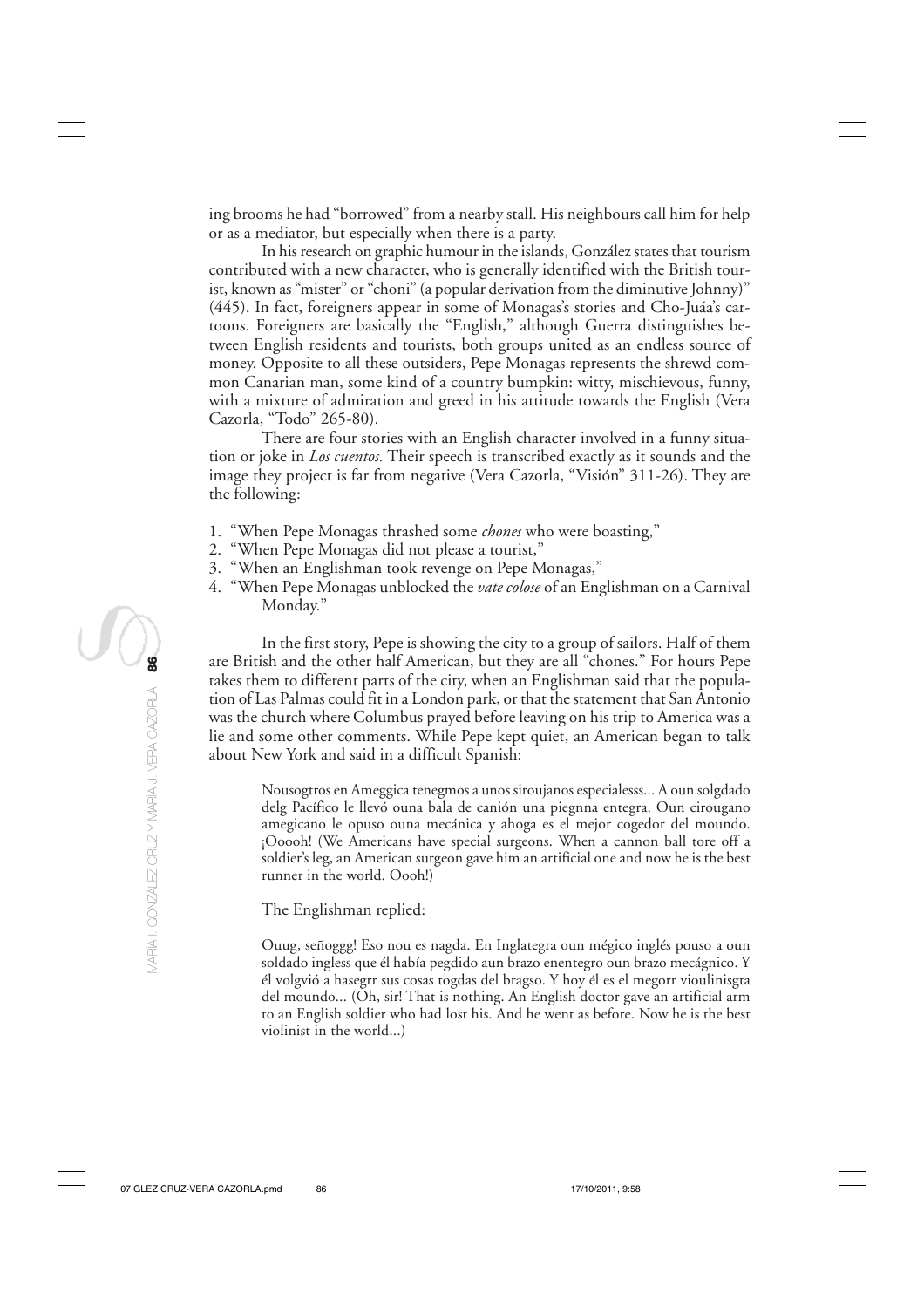Things got worse and the tourists could not agree on the merits of their countries, until Pepe explained that a boy was working in a well when an explosion injured his chest. Then a doctor from the island took a nannygoat's udder and "grafted" it onto the boy, who is now producing milk without froth.

In the second story, Pepe is driving a carriage. Although he does not understand a word of what a tourist utters, he takes him to different sights in Las Palmas: San Telmo Park, the Cathedral and the like. Once finished, he takes some money out of the wad of cash produced by the tourist. But the latter complains because he thinks it is too much, and looks up in the dictionary the word "fee" in Spanish, which is "tarifa," and shouts "¡Tagifa, tagifa!" aloud. With the noise a crowd gathered around Pepe and the tourist, and a local policeman arrives and asks what the problem is. Quickly, our protagonist tells the policeman that the man wants Pepe to take him to Tafira, a village close to Las Palmas, and that due to the heat and the state of his horse he cannot drive him there, while the poor tourist continues shouting "¡Tagifa, tagifa!"

Another famous anecdote occurs in the third story, with Pepe working as a tourist guide and carriage driver. He sold a Canarian bird to an English sailor; once aboard, the sailor realized the bird was lame and wanted his money back:

¡Simerrrrrrjuensa, ou yes! Mi no quierre comprá uona pagarrita con menos uno sapato... Devuelvi librrras, que te devuelvi la pagarrito... *(*Swine, oh yes! I do not want to buy a bird with less than one shoe. Give me my pounds back... give me my pounds back, I will give you back your bird...).

Guanijai ti tu plei... rezongaba Pepe [...]. ¿Usté pa qué lo quiere? ¿Pa cantá o pa bailá? (Guanijai<sup>1</sup> ti tu plei... grumbled Pepe [...] What do you want it for, to sing or to dance?). (476).

In the fourth story, Pepe is having fun when he is called to the house of an English resident. The toilet was blocked and after fixing it, he charged the Englishman an excessive amount of money:

Whot?—resolló el mister pegado a la pared [...]. ¿Y disa ousté que yo no tiene nagda que desiiir. Eso es moucho carrísimo, absoloutamenti. (What? Complained the mister, leaning on the wall [...]. And you say that I have nothing to say. This is very expensive, absolutely.)

Pepe answers:

Es que usté no se jase cargo, miste, que hoy es lune de Carnaváa y que ésa, dispensando el móo de señalar, era caca inglesa. (You are not aware, mister, that today is Carnival Monday and that, excuse my way of pointing, it was English poo.)

<sup>1</sup> "Guanijai" results from Canarians' pronouncing "One John Haig."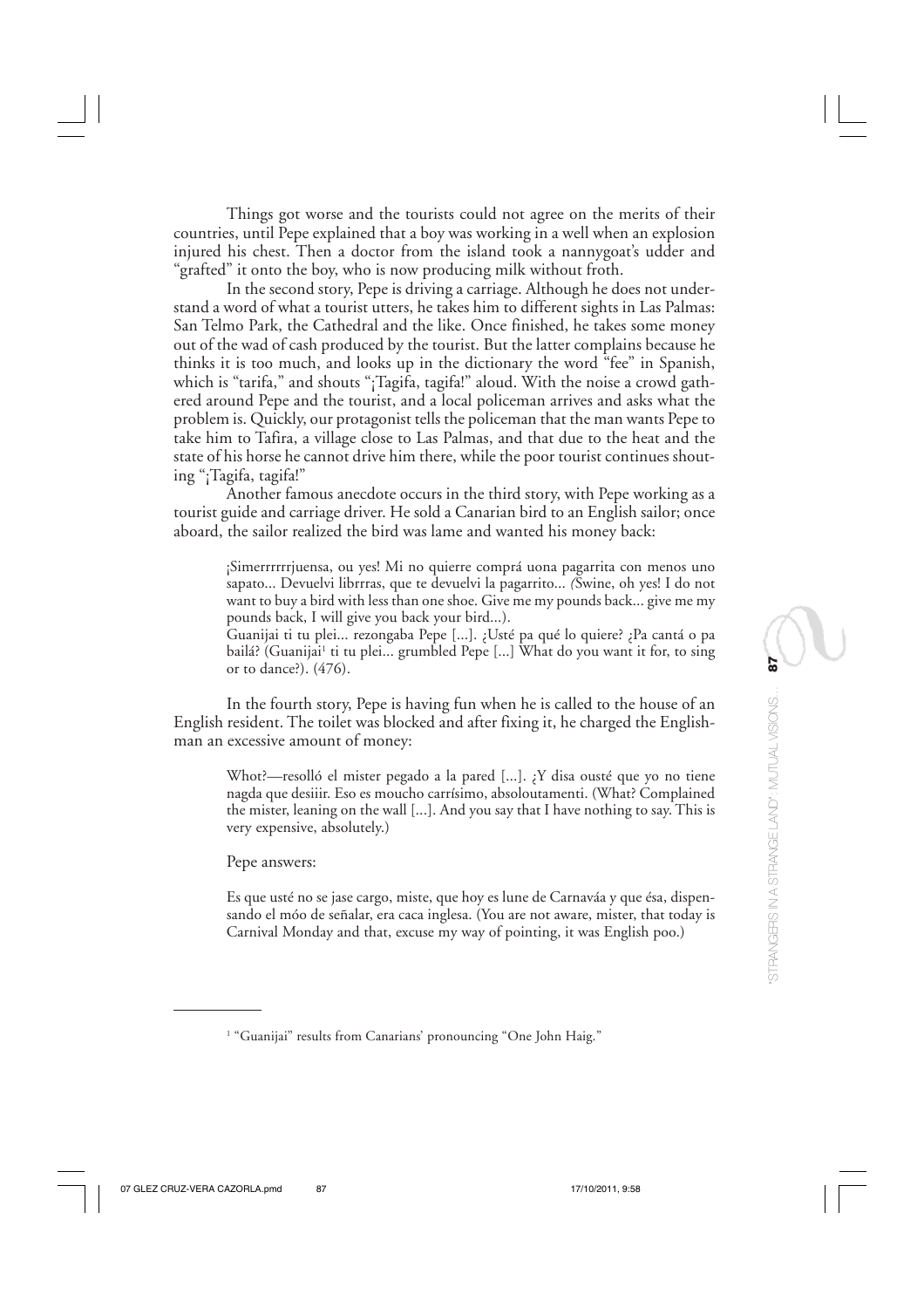On the other hand, in *Humor isleño* foreigners caught the attention of many Canarians for their appearance, clothes and language, and this could be seen in some of Cho-Juáa's cartoons, when a local policeman scolds a man in shorts, a hat with a flower and a camera: "Don't you know that you cannot walk like that in the street?" The confused tourist says "Mi no comprende" and the policeman answers "¡Aah, sorry. You are a foreigner. Go on, go on."

In another cartoon, a tall couple in bizarre clothes walks along the street while a lady in black tells a friend "¡Ay, Saturninita, Carnivals are coming soon!" and the other replies: "Carnivals? No, my child, don't you see they are tourists?" Besides their eccentric clothes, tourists sometimes behave in amazing ways such as when they get undressed or nearly so on the beach. This happens in another cartoon where an old Canarian woman complains: "I do not know if he is a Swede or a Dane, all I could tell you is that he was naked."

As in Guerra's stories, Cho-Juáa's cartoons also prove how tourists are an attractive source of income. They seem rich and willing enough to spend their "pounds." In a street we find a taxi-driver, a man in black and a foreigner in shorts, a flowered shirt and a map. The taxi-driver asks the man in black: "*Marsialito*, how much could I charge this *choni* to go from the Port to the Cathedral?" and the man answers: "Well, I think twenty "duros." The taxi-driver continues: "How do you say that in English?" And the other replied: "Tell him, uan pon." "And if he wants to go to Tafira?" Marcialito answers: "¡Ooh, pon, pon." Finally, the taxi-driver exclaims: "If we go to  $M$ ogán, $^2$  this is going to sound like a machine gun!"

# 5. CONCLUSION

The texts examined above seem to record Anglo-American's colonialist stereotypes mainly in their perception and judgements regarding local literacy and, indirectly, civilization standards. We can conclude that the English-writing authors of the 19th and 20th centuries describe native Canarians as a very kind, peaceful and gentle people who know how to enjoy their lives; however, they also appear rather primitive, lazy, ignorant and indolent. In turn, Canarians tend to show admiration and gratitude towards the "ingleses," for the progress they brought with them; but they are also humourously observant and critical with their visitors' appearance and behaviour. All in all, in these ambivalent views of the Other there seem to be more positive than negative aspects.

For the last two centuries the Anglo-Canarian encounters have not stopped, though perhaps their direct impact on Canarian society has somewhat diminished, becoming absorbed into the globalised influence Anglo-Saxon culture is now exerting on the whole planet. Following this line, we ask ourselves what aspects of our typical Canarian identity remain today. Undoubtedly, we have changed dramati-

<sup>2</sup> Mogán is the farthest village in the southeast of Gran Canaria.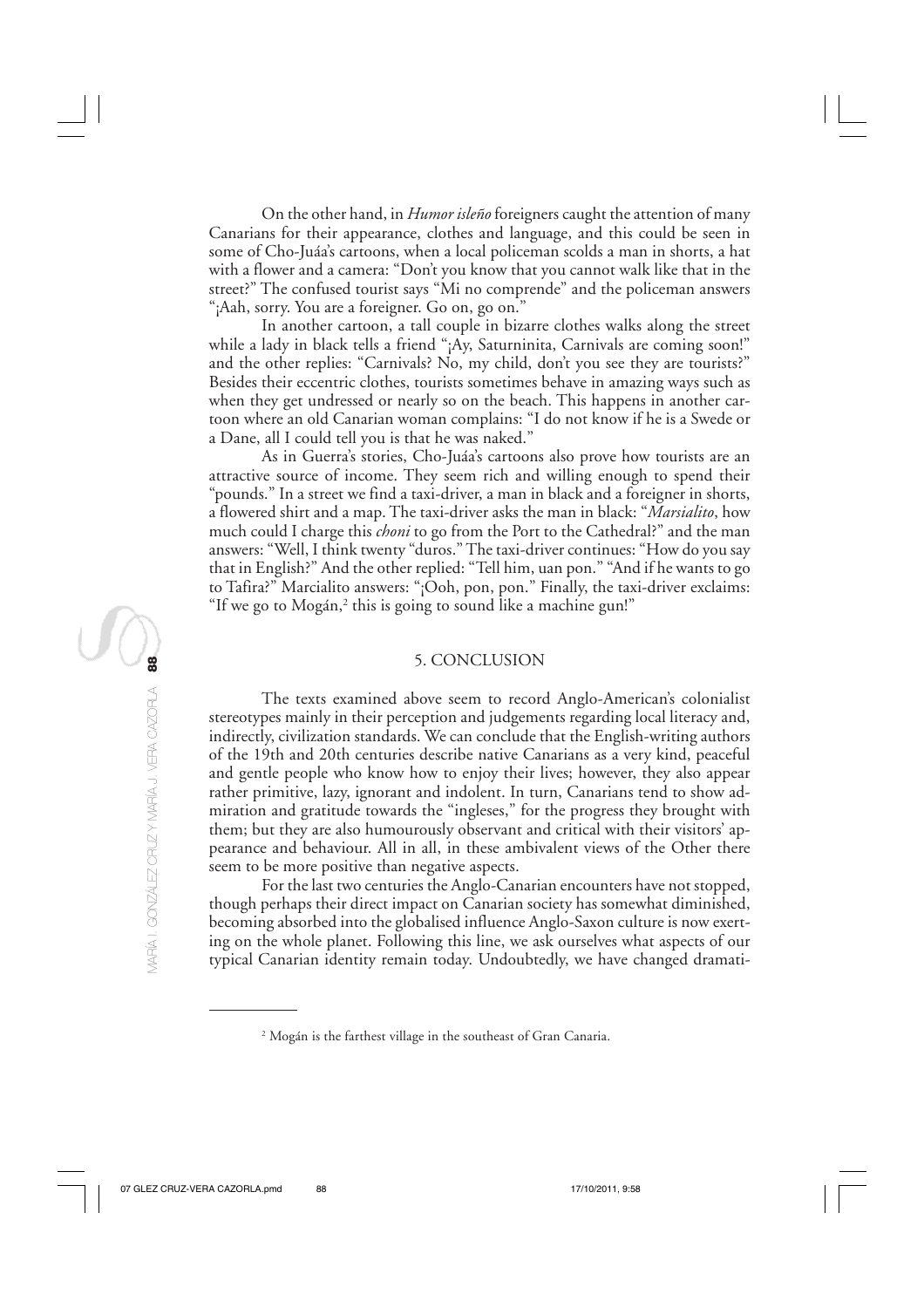cally but maybe we can still partly recognise ourselves in those descriptions and opinions offered by Anglo-American authors in the past. Further work may also determine whether our impressions about the positive role our English-speaking visitors continue to play are certain and whether they remain being the positive Other we like to have around.

# WORKS CITED

- ALTENBERND, Lynn. "The Idea of National Character: Inspiration or Fallacy? *America: Exploration and Travel*. Ed Steven E. Kagel. Ohio: Bowling Green State U Popular P, 1979. 9-17.
- BARKER, Charles. *Two Years in the Canaries*. London: Eyre & Spottiswood, 1917.
- Brown, Alfred Samler. *Madeira and the Canary Islands*. London: Marston, 1910.
- CORBEY, Raymond, and Joep LEERSEN. "Studying Alterity: Backgrounds and Perspectives." *Alterity, Identity, Image: Selves and Others in Society and Scholarship*. Ed. Raymond Corbey and Joep Leersen. Amsterdam: Rodopi, 1991. vi-xix.

CRONIN, Archibald Joseph. *Grand Canary: A Novel*. New York, Grosset & Dunlap, 1933.

- D'ESTE, Margaret. *In the Canaries with a Camera*. London: Methuen, 1909.
- ELDRIDGE, Paul. *Tales of the Fortunate Isles*. New York: Thomas Yoseloff, 1959.
- FOREIGN OFFICIAL. *A Complete Description of the Canary Islands and the Town of Las Palmas*. Miriam's Illustrated Guides. Np: SENS, Printing C. Goret & Co., 1897.
- GONZÁLEZ, Frank. *El humor gráfico en Canarias: apuntes para una historia, 1808-1998*. Las Palmas de Gran Canaria: Cabildo de Gran Canaria, 2003.
- GONZÁLEZ CRUZ, María Isabel. *La convivencia anglocanaria*: e*studio sociocultural y lingüístico, 1880- 1914*. Las Palmas de Gran Canaria: Cabildo Insular de Gran Canaria, 1995.
- —— *Notas para una bibliografía inglesa sobre Canarias*. La Laguna: Instituto de Estudios Canarios, 2002.
- GONZÁLEZ CRUZ, Isabel, and Pilar GONZÁLEZ DE LA ROSA. "Dimensions of the Intercultural: British Images of Spain." *Travel Essentials*. Ed. Santiago Henríquez. Las Palmas de Gran Canaria: Chandlon Inn, 1998. 43-61.
- GUERRA, Pancho. *Los cuentos famosos de Pepe Monagas*. Las Palmas de Gran Canaria: Excma. Mancomunidad de Cabildos de Las Palmas/Ayuntamiento de San Bartolomé de Tirajana, 1976.
- LATIMER, Frances. *The English in Canary Isles*. Plymouth: Western Daily Mercury, 1888.
- LATIMER, Isaac. *A Summer Climate in Winter: Notes of a Travel in the Islands of Teneriffe and Grand Canary*. Plymouth: Western Daily Mercury, 1887.
- LEE, Harold. *Madeira and the Canary Islands: A Handbook for Tourists*. Liverpool: Lee and Nightingale, 1887.
- MCCLINTOCK, Anne. *Imperial Leather: Race, Gender, and Sexuality in the Colonial Contest*. Routledge, 1995.
- MILLARES SALL, Eduardo. *Humor isleño*. Las Palmas de Gran Canaria: Imprenta Lezcano, 1961.